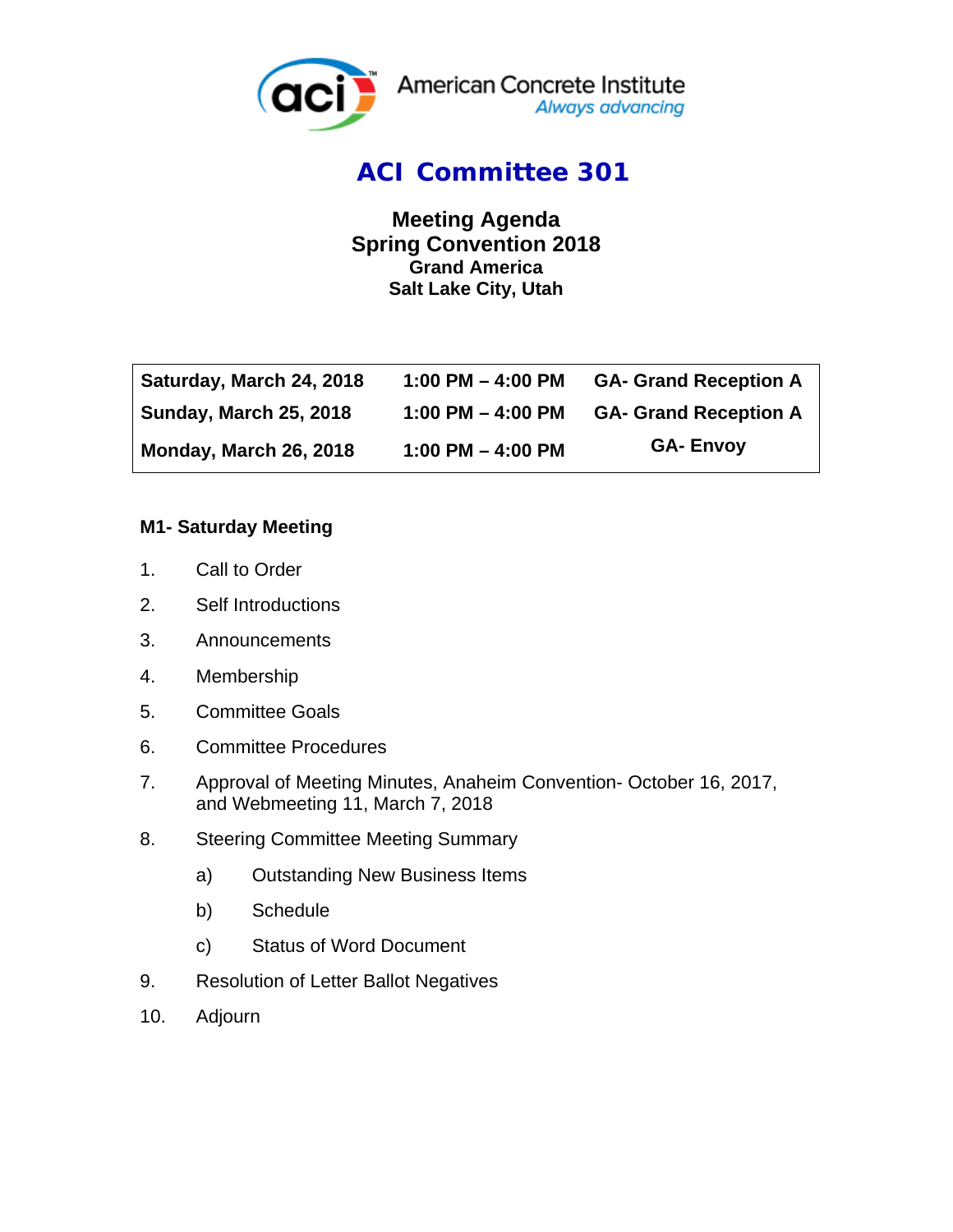

## *ACI Committee 301*

### **M2- Sunday Meeting**

- 1. Call to Order
- 2. Self Introductions
- 3. Announcements
- 4. Committee Goals
- 5. Subcommittee Reports
- 6. Technical Committee Liaisons
	- a) 117 Tolerances
	- b) 318 Harmonization Task Group
	- b) 201 TG Durability Specifications
	- c) Other
- 7. Resolution of Letter Ballot Negatives
- 8. New Business
- 9. Other Business
- 10. Future Meetings
- 11. Adjourn